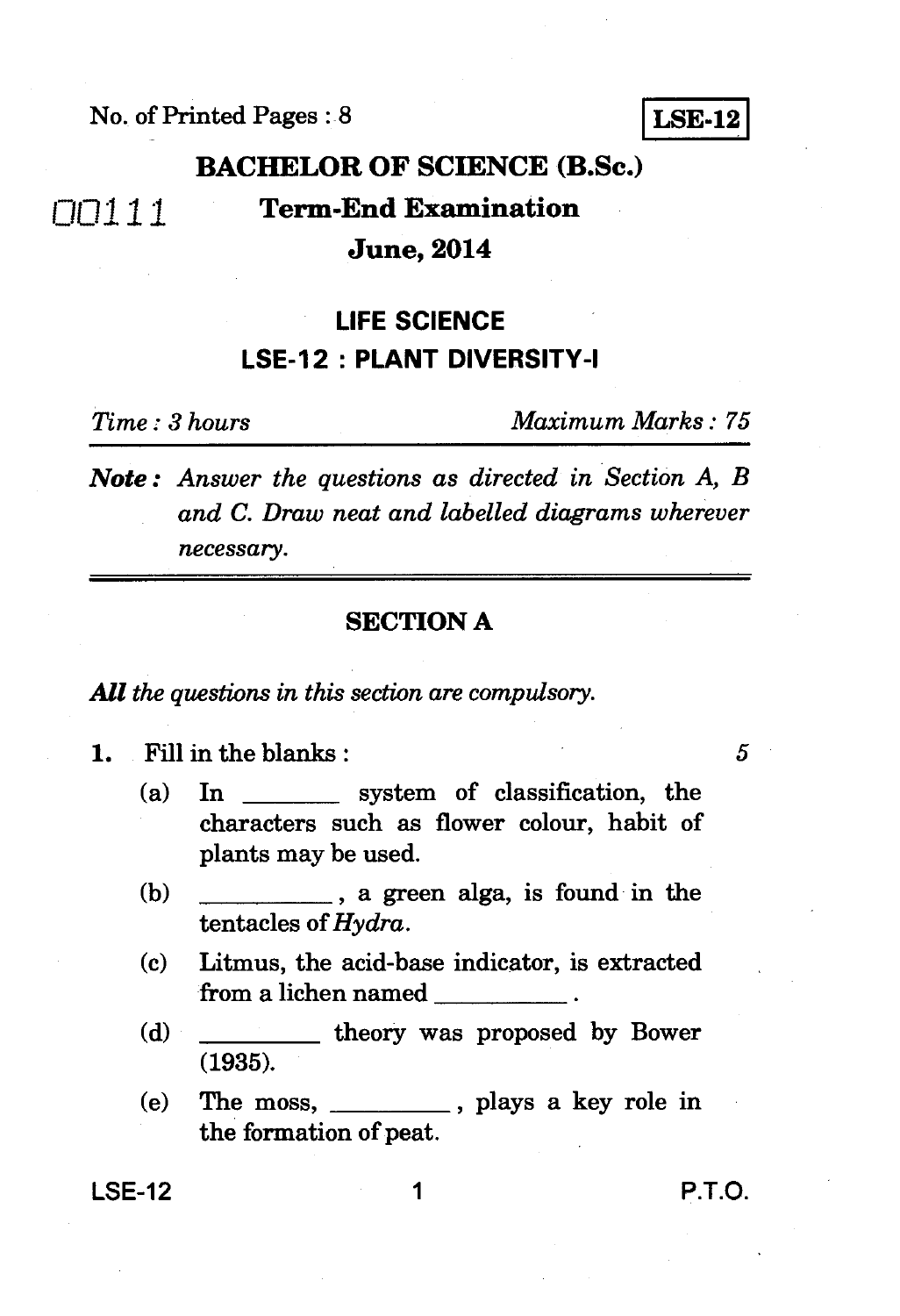2. Fill in the blanks in the following statements with the correct words from the parentheses : *5* 

- (a) Membrane-bound organelles are present in (prokaryotes/eukaryotes).
- (b) Thick-walled, non-motile spores of *Chlamydomonas* are called (aplanospores/hypnospores).
- (c) Haploid phase of life-cycle of *Puccinia graminis* is confined to the (primary/secondary) host.
- (d) Protonemal phase of gametophyte is characteristic of (Bryopsida/Anthocerotopsida).
- (e) A cylindrical vascular bundle system made up of interconnected vascular bundles is termed as (eustele/dictyostele).
- **3.** Match the common names of plant/plant groups listed in *Column I* with their respective divisions given in *Column II* :  $\qquad 5$

#### *Column I*

- (a) Prochlorophytes
- $(b)$ Yellow-green algae
- $(c)$ Bread-moulds
- (d) Horse-tails
- (e) Whisk-ferns

### *Column II*

- (i) Psilophyta
- (ii) Cyanobacteria
- Equisetophyta
- (iv) Xanthophyta
- (v) Zygomycota

**LSE-12**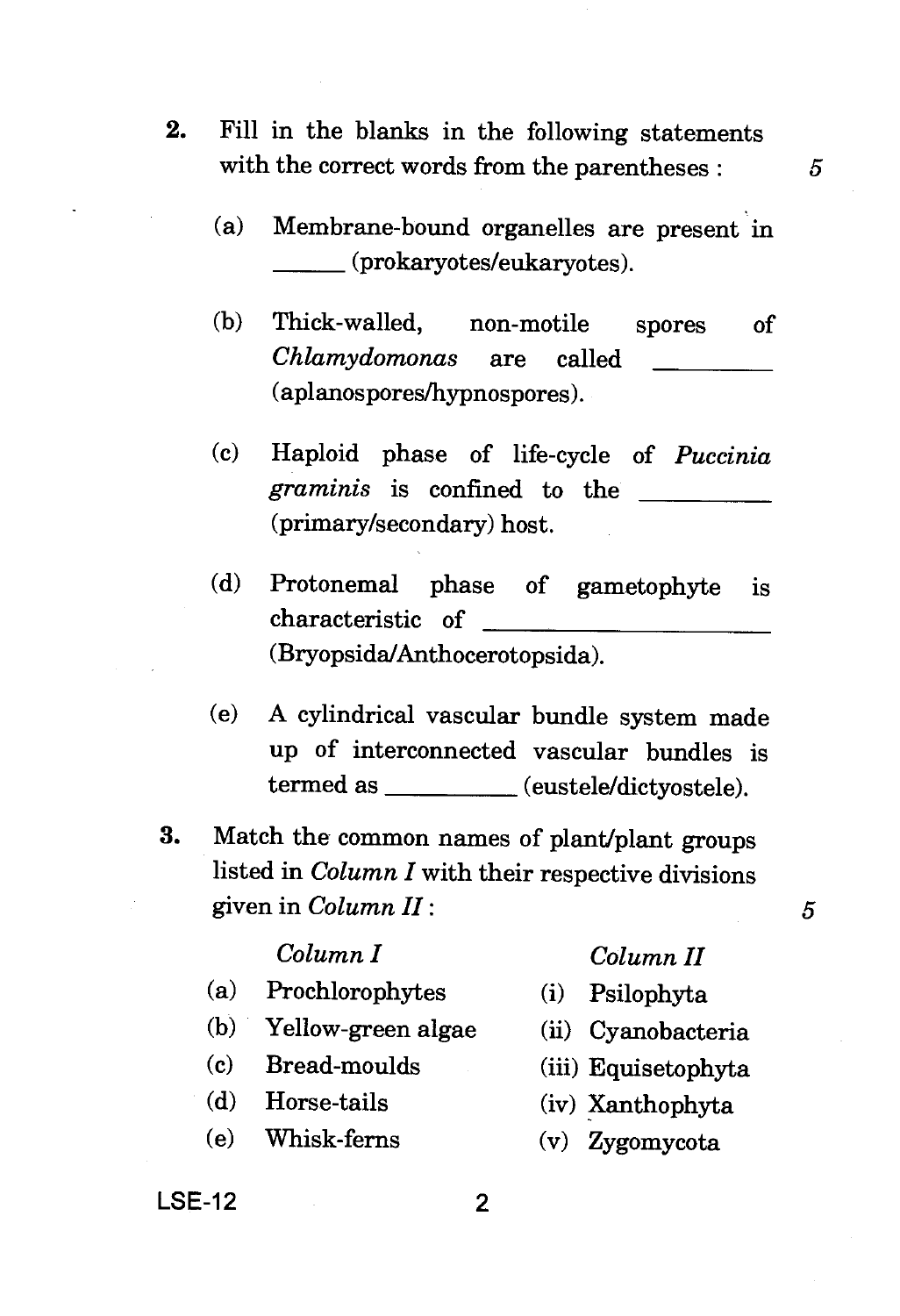## **SECTION B**

*Answer any six questions. All questions carry equal marks.* 

| 4.  |                                                                                                                         | Diagrammatically represent the life-cycle of<br>Ulothrix. No description is needed.                       | 5              |  |
|-----|-------------------------------------------------------------------------------------------------------------------------|-----------------------------------------------------------------------------------------------------------|----------------|--|
| 5.  |                                                                                                                         | Describe the role of fungi in fermentation.                                                               |                |  |
| 6.  | List                                                                                                                    | five characteristics<br>that<br>distinguish<br>eusporangiate<br>and<br>leptosporangiate<br>pteridophytes. | 5              |  |
| 7.  | Draw a neat and labelled diagram of V.S. of<br>gemma cup of Marchantia. Explain the structure<br>of a gemma.<br>$4 + 1$ |                                                                                                           |                |  |
| 8.  | Write short notes on the following:                                                                                     |                                                                                                           |                |  |
|     | (a)                                                                                                                     | Loose-smut of wheat                                                                                       | 3              |  |
|     | (b)                                                                                                                     | Structure of stele in Psilotum                                                                            | $\overline{2}$ |  |
| 9.  | (a)                                                                                                                     | Describe the palmella stage in the life-cycle<br>of Chlamydomonas.                                        | 3              |  |
|     | (b)                                                                                                                     | Draw L.S. of perithecium of Neurospora<br>crassa. Label the parts. No description is<br>needed.           | 2              |  |
| 10. | List the various characters which<br>help in<br>differentiating different algal groups.<br>5                            |                                                                                                           |                |  |
| 11. | Discuss the sexual reproduction in Rhizopus<br>stolonifer.<br>5                                                         |                                                                                                           |                |  |
|     | 12. Describe the development of sporophyte<br>in<br>Riccia.<br>5                                                        |                                                                                                           |                |  |
|     | <b>LSE-12</b><br>3                                                                                                      |                                                                                                           | P.T.O.         |  |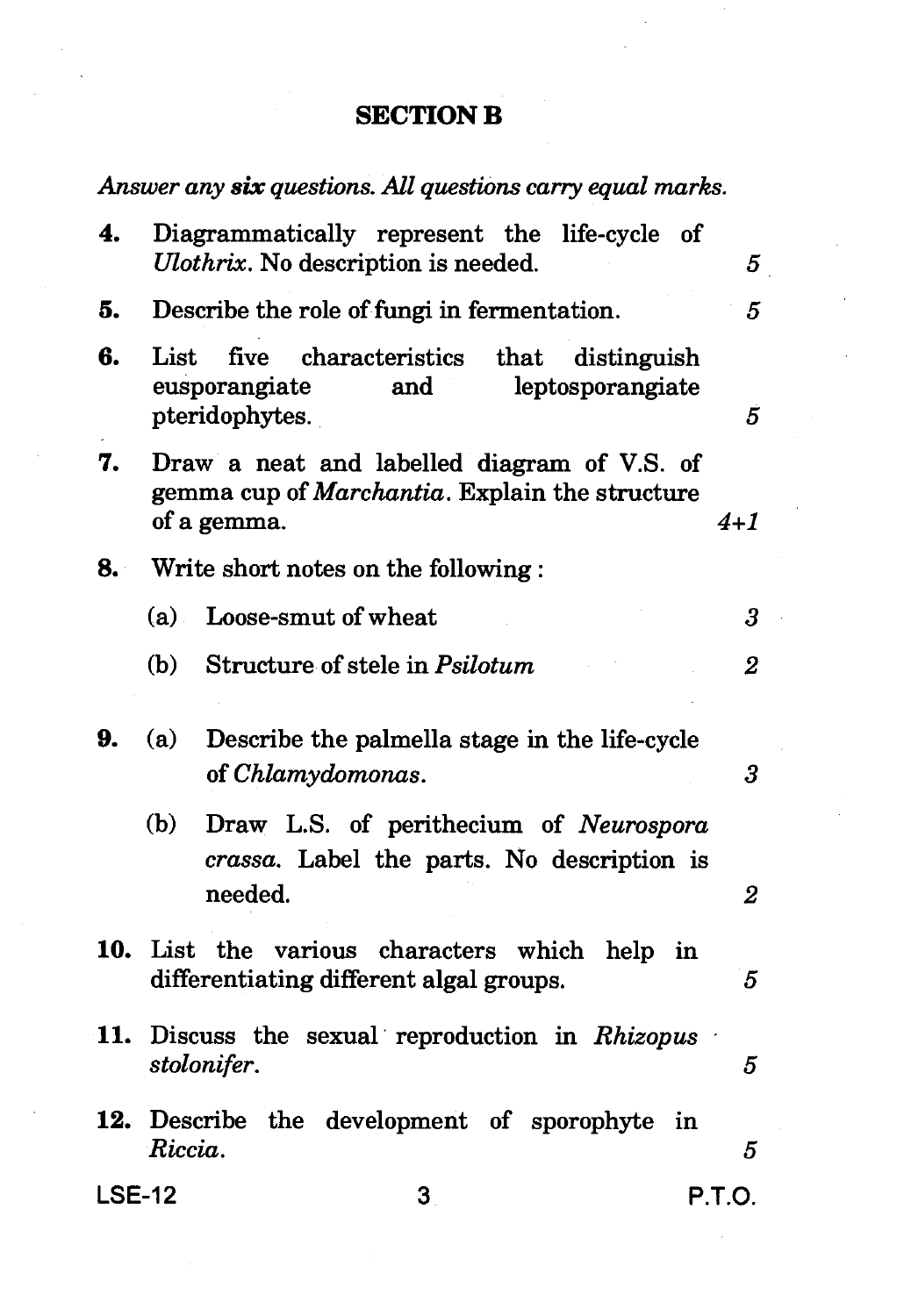### **SECTION C**

*Answer any three questions. All questions carry equal marks.* 

| 13. Write a detailed account of the disease cycle of<br>late blight of potato. Mention any four control                         |                                                                                                                   |     |
|---------------------------------------------------------------------------------------------------------------------------------|-------------------------------------------------------------------------------------------------------------------|-----|
|                                                                                                                                 | measures.                                                                                                         | 8+2 |
|                                                                                                                                 | 14. With the help of suitable examples<br>and<br>illustrations, describe the<br>diverse<br>algal<br>morphologies. | 10  |
| 15. Discuss the general characteristics and life-cycle<br>of Bryophytes. Comment on their adaptation to<br>land habitat.<br>6+4 |                                                                                                                   |     |
| 16. Describe the different views regarding the origin<br>and evolution of leaves in the vascular plants.<br>10                  |                                                                                                                   |     |
| 17. Write an account on lichens under the following<br>heads:                                                                   |                                                                                                                   |     |
| (a)                                                                                                                             | Vegetative reproduction                                                                                           | 5   |
| (b)                                                                                                                             | Ecology of lichens                                                                                                | 3   |
| (c)                                                                                                                             | A model symbiotic system                                                                                          | 2   |

### **LSE-12 4**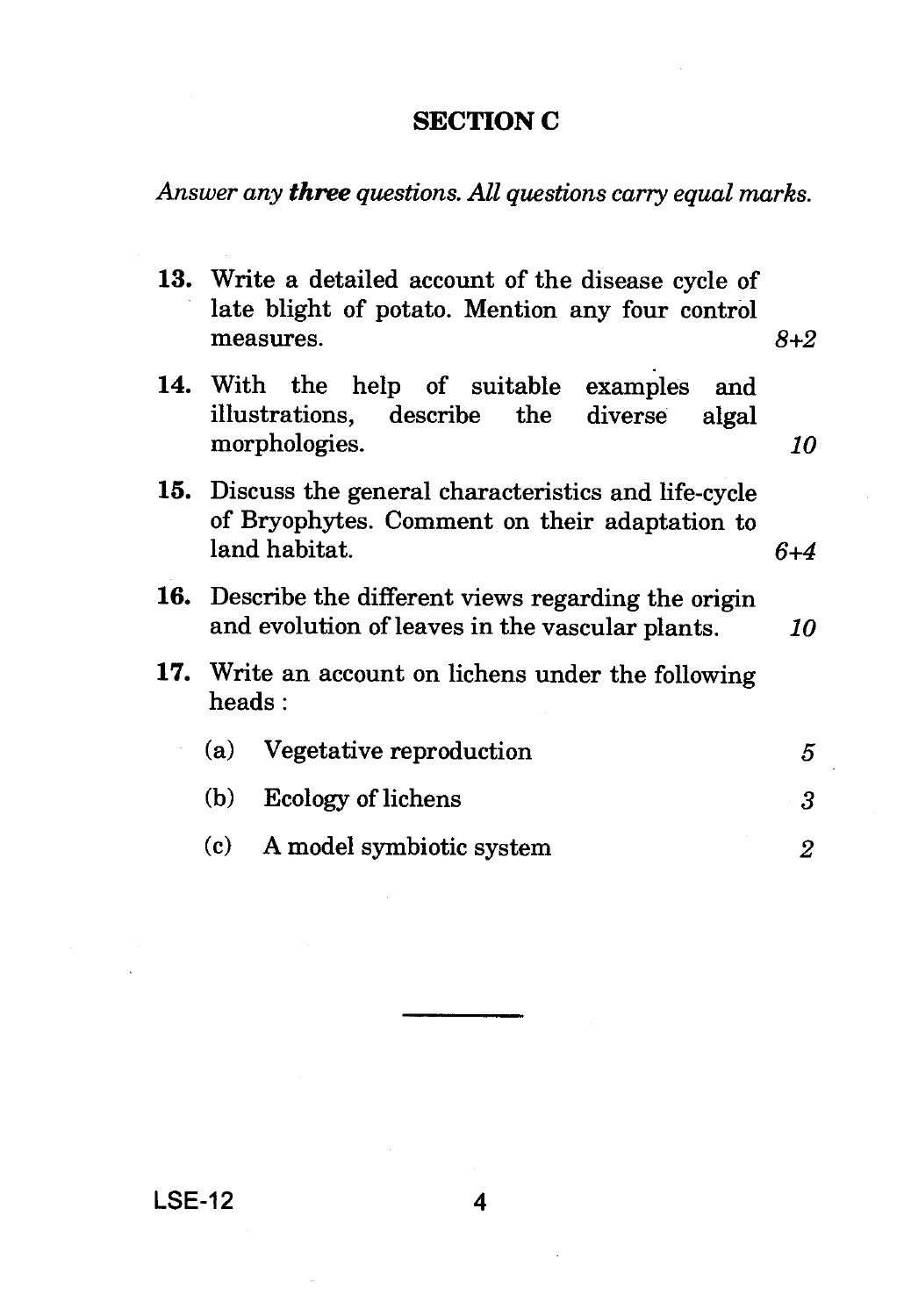एल.एस.ई.-12

# विज्ञान स्नातक (बी.एस सी.)

सत्रांत परीक्षा

## जून, 2014

# जीव विज्ञान

## एल.एस.ई.-12 : पादप विविधता-I

समय : 3 घण्टे

अधिकतम अंक : 75

नोट : खण्ड क, ख और ग में दिए गए निर्देशों के अनुसार प्रश्नों के उत्तर दीजिए । जहाँ आवश्यक हो साफ़ तथा नामांकित चित्र बनाइए ।

#### खण्ड क

इस खण्ड के सभी प्रश्न अनिवार्य हैं ।

रिक्त स्थानों की पूर्ति कीजिए :  $1.$ 

- वर्गीकरण के बाद बात में गुण जैसे कि फूल  $($ क) का रंग, पौधे की प्रकृति का उपयोग हो सकता है।
- . एक हरा शैवाल, *हाइड्रा* के स्पर्शकों (ख) में पाया जाता है।
- लिटमस, अम्ल-क्षार सूचक, \_\_\_\_\_\_\_\_\_\_\_ लाइकेन से  $(\boldsymbol{\pi})$ निष्कर्षित किया जाता है।
- \_\_\_\_\_\_ सिद्धांत, बॉवर (1935) द्वारा दिया गया था । (घ)
- (ক্ত) निभाता है।

#### **LSE-12**

5

P.T.O.

5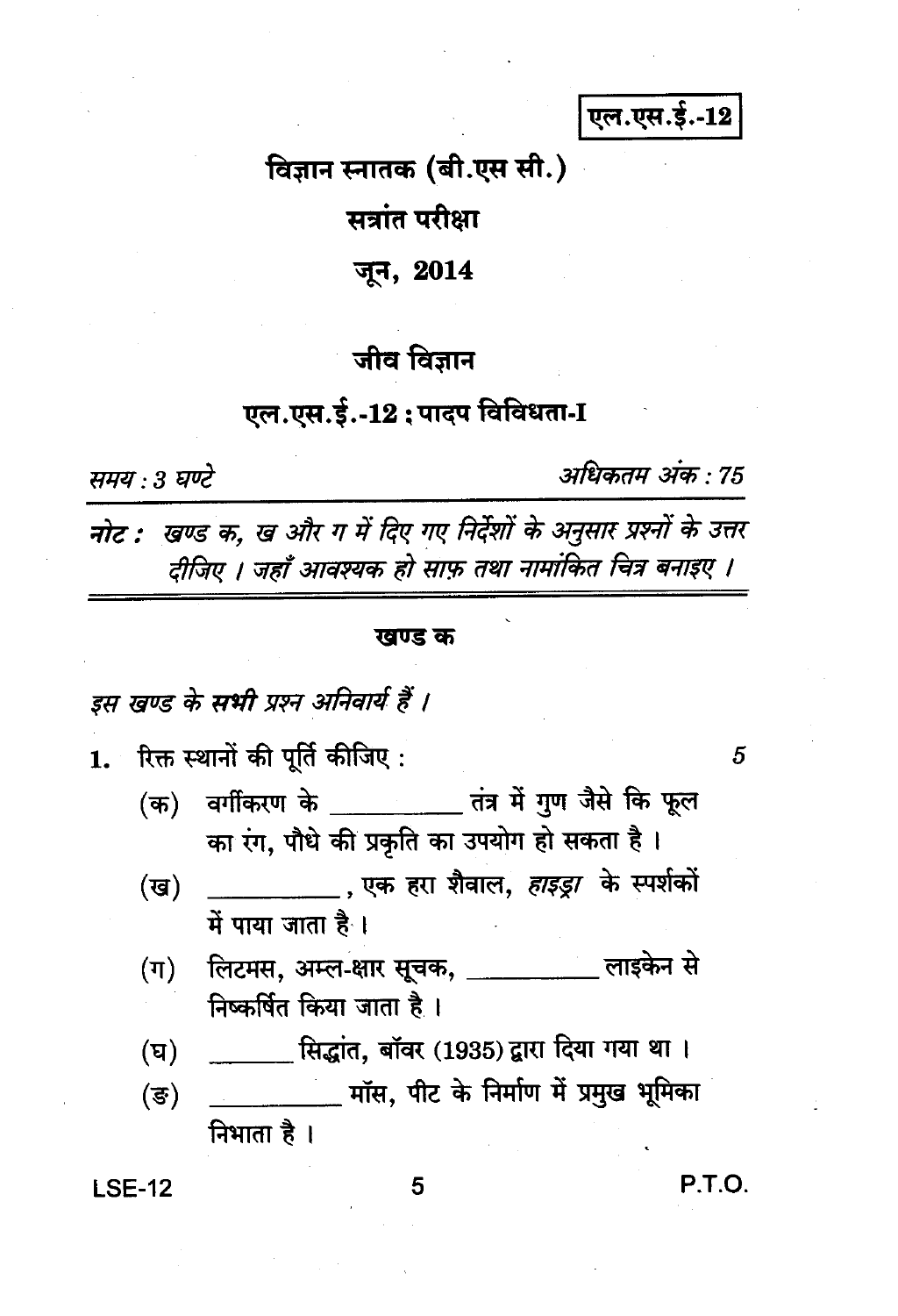- निम्नलिखित कथनों के रिक्त स्थानों की पूर्ति कोष्ठकों में दिए  $2.$ गए सही शब्दों से कीजिए :
	- झिल्ली-बद्ध कोशिकांग \_\_\_\_\_\_\_(पूर्वकेन्द्रकी/वास्तविक (क) केन्द्रकी) जीवों में पाए जाते हैं।
	- *क्लैमाइडोमोनास* की मोटी भित्ति वाले अचल बीजाणु (ख) \_ (एप्लेनोस्पोर⁄सुप्तबीजाणु) कहलाते हैं ।
	- $(\pi)$ *पक्सिनिया ग्रैमिनिस* के जीवन-चक्र की अगुणित अवस्था \_\_\_\_\_\_\_\_\_\_(प्राथमिक/द्वितीयक) परपोषी तक ही सीमित होती है।
	- युग्मकोद्भिद् की प्रथम तंतुक अवस्था \_\_\_\_\_\_\_\_\_\_ (घ) (ब्रायोप्सिडा/ऐन्थोसिरोटोप्सिडा) की विशेषता है।
	- (ङ) एक बेलनाकार संवहन पूल तंत्र जो परस्पर संबद्ध संवहनी पूलों का बना होता है \_\_\_ (सरंभ/जालरंभ) कहलाता है।
- कॉलम I में सामान्य नामों से सूचीबद्ध किए गए पादप/पादप 3. समूहों को *कॉलम II* में दिए उनके सही (अपने-अपने) प्रभागों से मिलाइए:

कॉलम1 (क) प्रोक्लोरोफाइटस

(ख) पीत-हरित शैवाल

(घ) हॉर्स-टेल्स

(ङ) व्हिस्क-फर्नुस

(ग) रोटी की फफूँदी

### कॉलम II

- (i) साइलोफ़ाइटा
	- (ii) सायनोबैक्टीरिया
	- (iii) इक्वीसिटोफाइटा
	- $(iv)$  जैन्थोफाइटा
	- $(v)$ ज़ाइगोमाइकोटा

#### **LSE-12**

6

5

 $\overline{5}$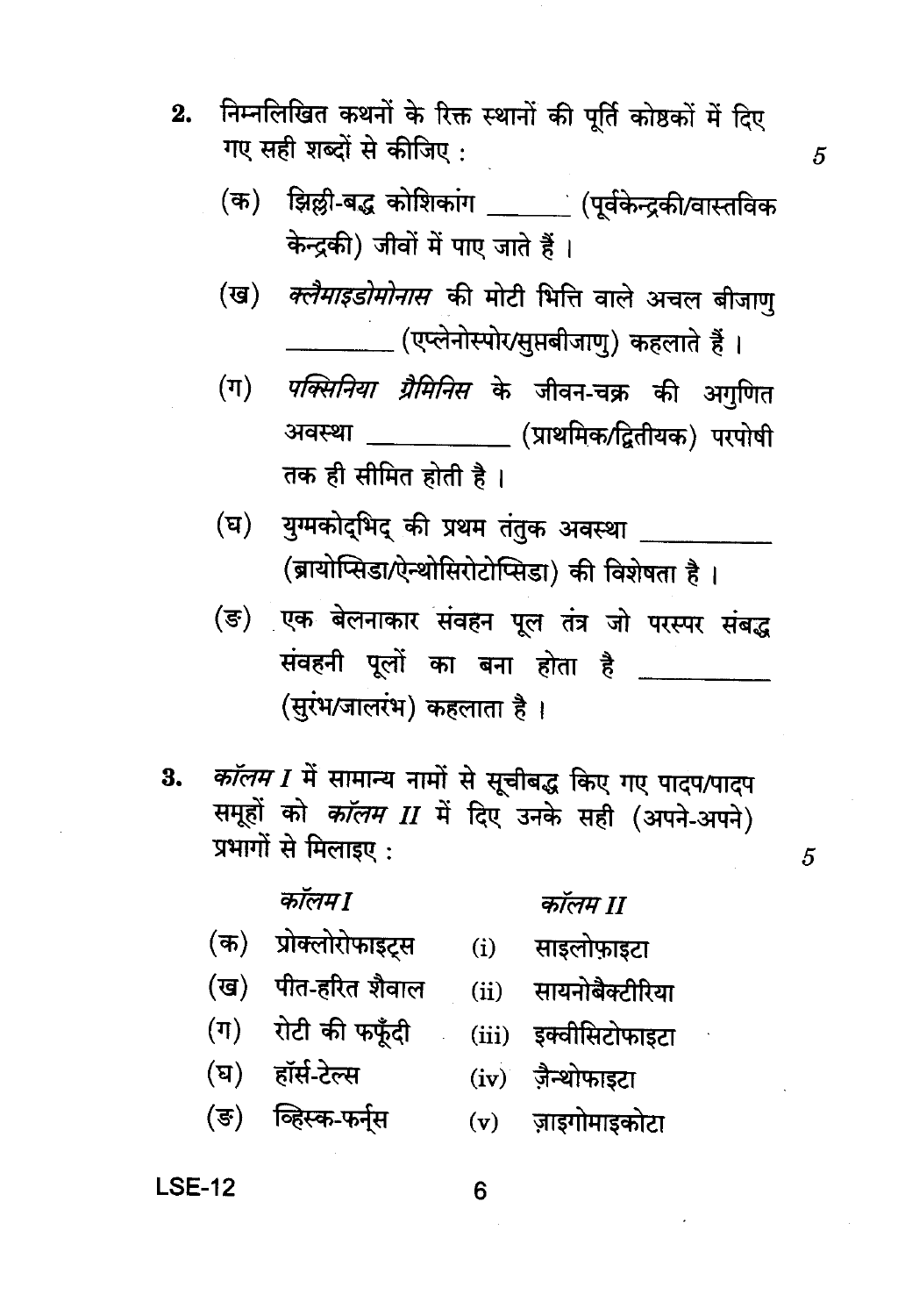#### खण्ड ख  $\sim$   $\sim$

 $\cdot$ 

٠

I

| किन्हीं छ: प्रश्नों के उत्तर दीजिए । सभी प्रश्नों के अंक समान हैं । |                                                                                                                            |                |  |  |
|---------------------------------------------------------------------|----------------------------------------------------------------------------------------------------------------------------|----------------|--|--|
| 4.                                                                  | <i>यूलोथ्रिक्स</i> का जीवन-चक्र चित्रों द्वारा दर्शाइए । इसके वर्णन<br>की आवश्यकता नहीं है ।                               | 5              |  |  |
| 5.                                                                  | किण्वन में कवकों की भूमिका का वर्णन कीजिए ।                                                                                | 5              |  |  |
|                                                                     | 6. सुबीजाणुधानीय तथा तनुबीजाणुधानीय प्रकार के टेरिडोफ़ाइटों<br>में विभेद करने वाली पाँच विशेषताओं की सूची बनाइए।           | 5              |  |  |
| 7.                                                                  | <i>मार्केन्शिया</i> के जेमा कप (धानी) की ऊर्ध्वाधर काट का<br>साफ़ एवं नामांकित चित्र बनाइए । जेमा की संरचना भी<br>समझाइए । | $4 + 1$        |  |  |
| 8.                                                                  | निम्नलिखित पर संक्षिप्त टिप्पणियाँ लिखिए:                                                                                  |                |  |  |
|                                                                     | (क) गेहूँ का श्लथ-कंड                                                                                                      | 3              |  |  |
|                                                                     | (ख) <i>साईलोटम</i> के रंभ की संरचना                                                                                        | 2              |  |  |
| 9.                                                                  | (क) <i>क्लैमाइडोमोनास</i> के जीवन-चक्र की श्लेष्मस्थता का<br>वर्णन कीजिए ।                                                 | 3              |  |  |
|                                                                     | (ख) <i>न्यूरोस्पोरा क्रेसा</i> के पेरीथीसियम की अनुदैर्घ्य काट का                                                          |                |  |  |
|                                                                     | चित्र बनाइए । इसके भागों को नामांकित कीजिए ।                                                                               |                |  |  |
|                                                                     | इसके वर्णन की आवश्यकता नहीं है ।                                                                                           | $\overline{2}$ |  |  |
|                                                                     | 10. उन विभिन्न विशेषताओं की सूची बनाइए जिसके द्वारा विभिन्न<br>शैवालीय समूहों के विभेदीकरण में सहायता मिलती है।            | 5              |  |  |
|                                                                     | 11. <i>राइज़ोपस स्टोलॉनीफर</i> में लैंगिक प्रजनन की विवेचना<br>कीजिए ।                                                     | 5              |  |  |
|                                                                     | 12. <i>रिक्सिया</i> में बीजाणु-उद्भिद् के परिवर्धन का वर्णन कीजिए ।                                                        | 5              |  |  |
|                                                                     | 7<br><b>LSE-12</b>                                                                                                         | P.T.O.         |  |  |